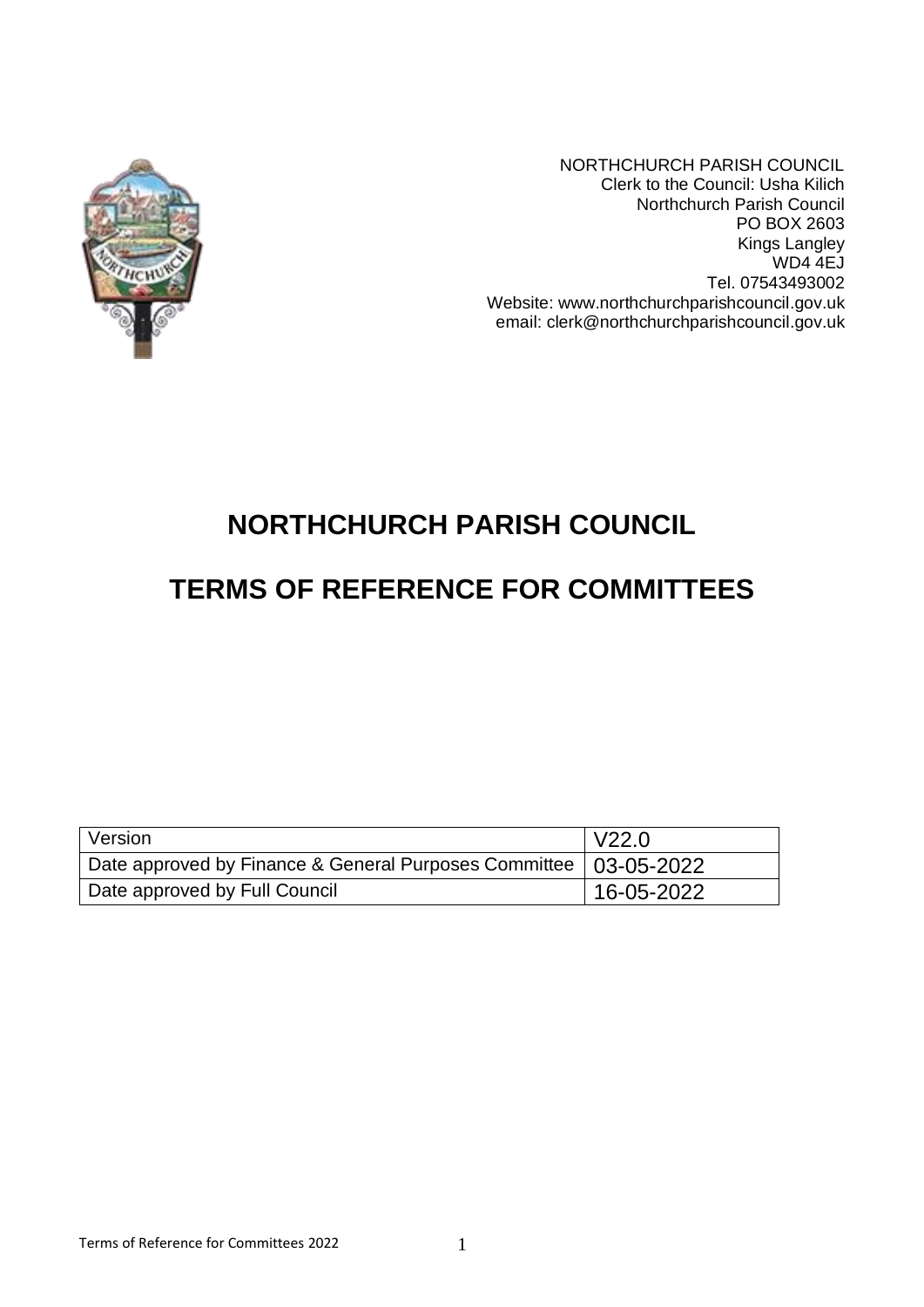## **1.0** Introduction

This document defines the Terms of Reference for standing committees of Northchurch Parish Council (The Council).

These Terms of Reference are in two parts:

- i. General Clauses which apply to all standing committees
- ii. Specific Clauses which apply to particular standing committees

Where a Specific Clause differs from a General Clause, the Specific Clause will take precedence.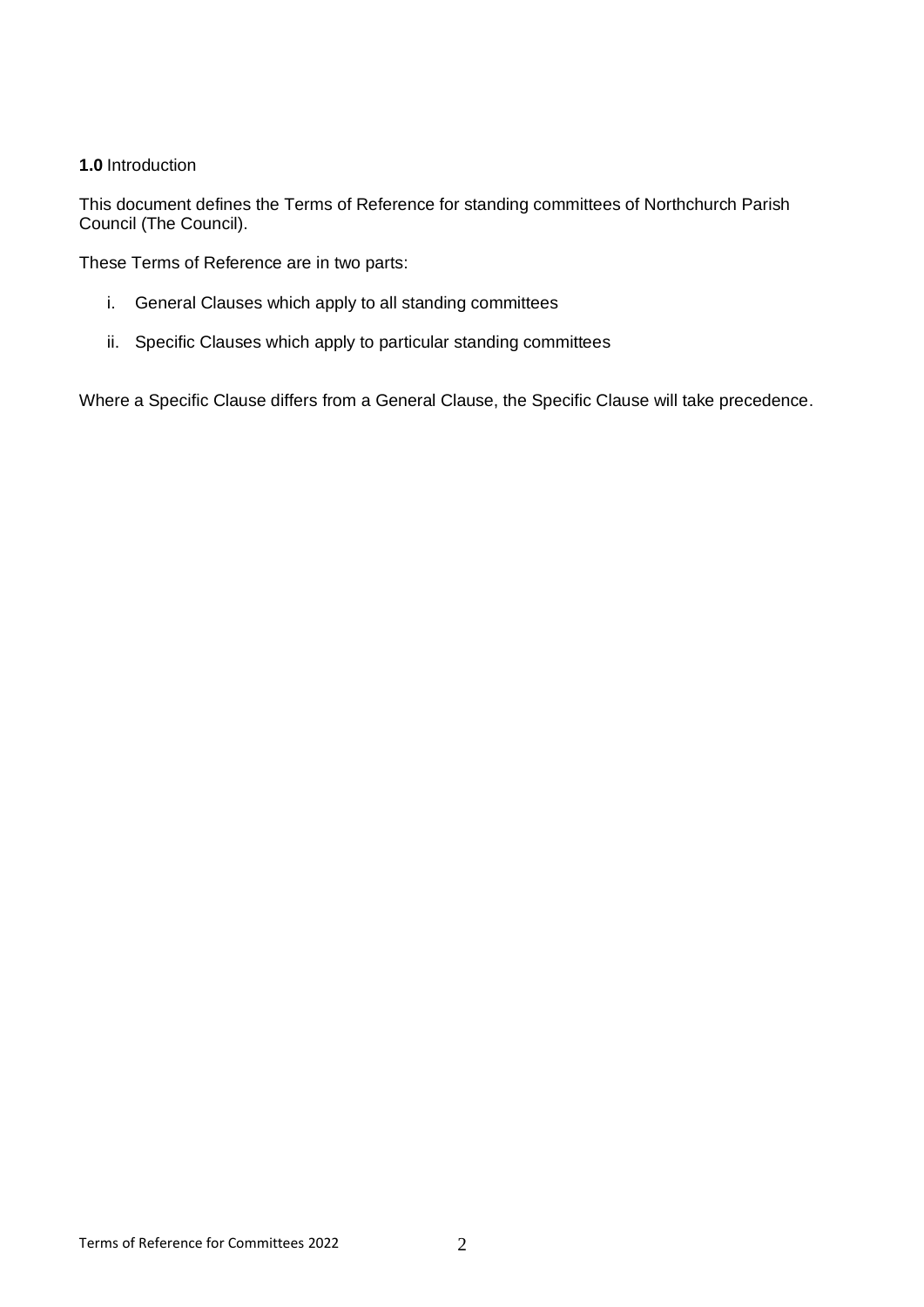#### **2.0** General Clauses

- 2.1 The Terms of Reference set out in this document are approved by the Full Council, and subject to amendment at future Council meetings.
- 2.2 The Committee will operate in accordance with the Standing Orders of the Council.
- 2.3 The Committee will allow members of the public to address the Committee meeting about items on the agenda. Members of the public may speak for 3 minutes in accordance with Standing Order 3.g. However, in accordance with the Council's Standing Orders, members of the public may be excluded from the meeting if confidential business is to be transacted.
- 2.4 The Committee will be quorate in accordance with Standing Order 4.d.ix
- 2.5 The Clerk to the Council shall act as the Secretary of the Committee. The Clerk shall minute the proceedings and resolutions of all meetings of the Committee including recording the names of those present and in attendance.
- 2.6 The Full Council will determine the number and frequency of ordinary meetings in accordance with Standing Order 4.d.ii.
- 2.7 The Full Council will appoint the members and the Chair of the Committee in accordance with Standing Order 4.d.vii.
- 2.8 The Clerk will prepare and circulate the agenda and any relevant papers for each meeting to all Committee members and take action notes of the meetings.
- 2.9 Meetings will be called with a minimum three clear days' public notice which will not include the day on which the notice is issued or the day of the meeting
- 2.10 Items to be discussed at the meetings are limited to those that are included on the agenda for the meeting.
- 2.11 Minutes of Committee meetings shall be circulated promptly to all members of the Committee and shall be considered and approved at the next meeting.
- 2.12 If a Committee chooses to elect a Vice Chair, one can be elected at any time
- 2.13 All committees will promote the Council's vision as set out on the home web page.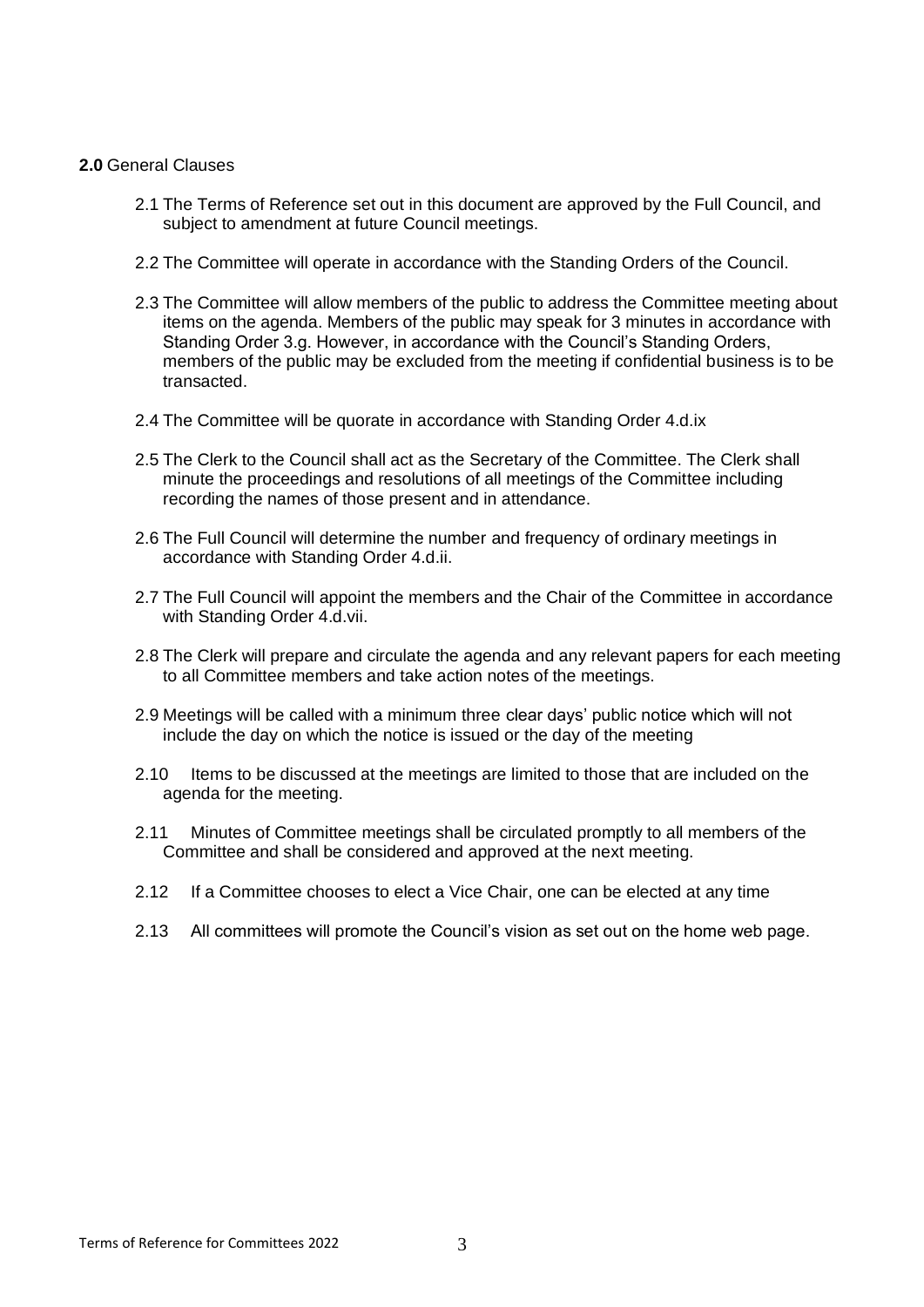### **3.0 Finance and General Purposes Committee**

- 3.1 Authority
	- 3.1.1 The Finance and General Purposes (F&GP) Committee is constituted to monitor all income and expenditure of the Council.
	- 3.1.2 The Financial Regulations of NPC govern the conduct of all financial transactions of the Council. The Committee has the authority to approve spend as set-out in Section 4 of the NPC Financial Regulations.
- 3.2 Overall Purpose/Function
	- 3.2.1 The primary objective of the F&GP Committee is to assist the Parish Council in overseeing the proper financial management, financial risks, management strategy, internal and external audit, policy and treasury transactional matters. This includes the preparation of the annual budget, delegated to it by the Council, and in reviewing and making recommendations on major financial transactions and the annual precept rate to the Full Council.
- 3.3 Duties & Responsibilities

In addition to the Purpose as stated in section 3.2 above, the F&GP Committee is also responsible for General matters:

- 3.3.1 HR matters
- 3.3.2 Managing and responding to complaints
- 3.3.3 Reviewing policies and procedures
- 3.3.4 Health and Safety
- 3.3.5 Overseeing non-maintenance contracts
- 3.3.6 Reviewing applications for grants and donations and making recommendations to Full Council
- 3.4 Administration of Meetings
	- 3.4.1 The Responsible Financial Officer (RFO) is responsible for the proper administration of the Parish Council's financial affairs and is responsible for the maintenance of any documents and records necessary for the effective fulfilment of the F&GP Committee's duties as listed above.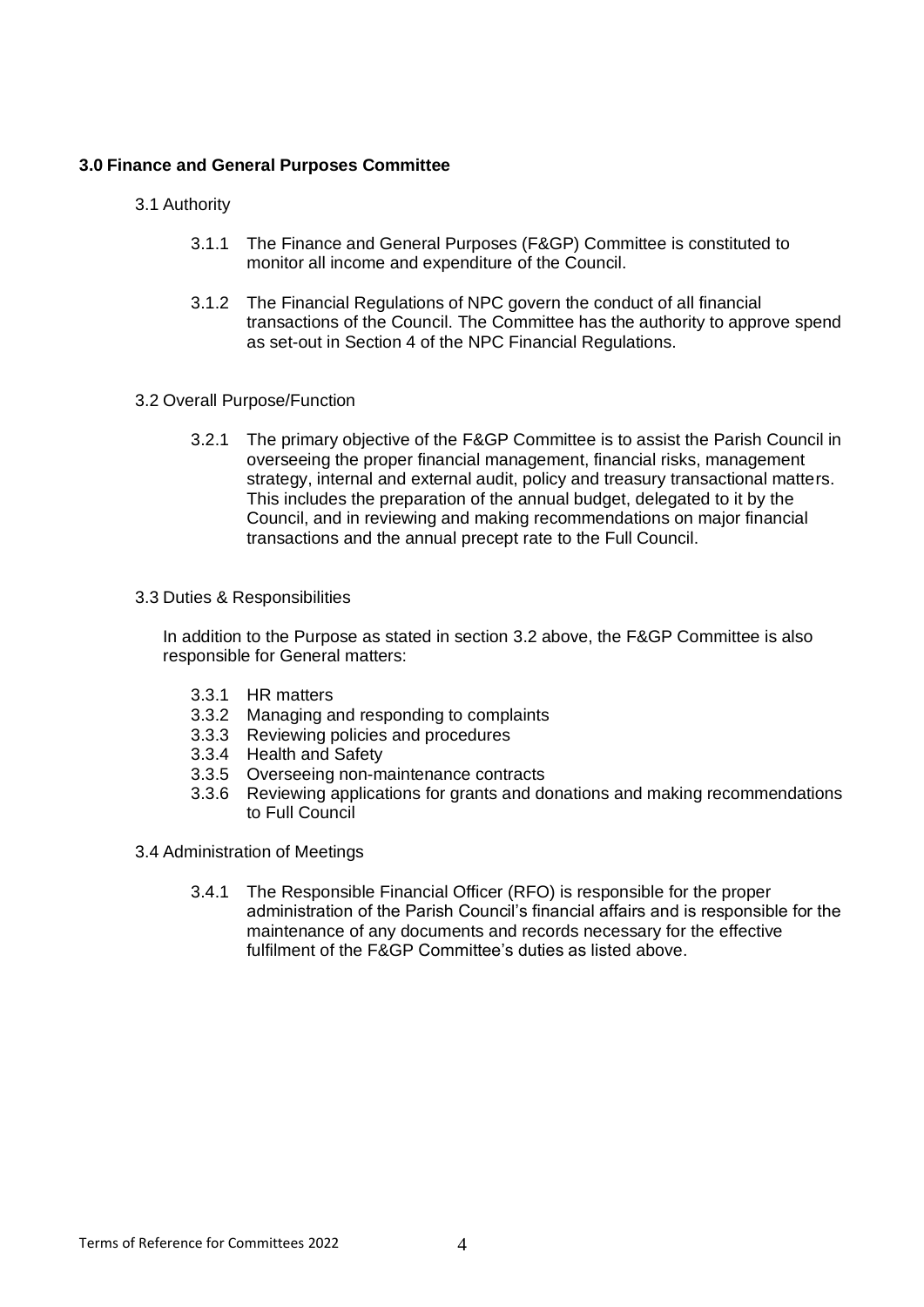## **4.0 Planning Committee**

- 4.1 Authority
	- 4.1.1 The Planning Committee is constituted to represent Northchurch Parish Council in planning matters referred to the Council by the Planning Authority Dacorum Borough Council
	- 4.1.2 The Planning Committee is not the Local Planning Authority and as such does not have the power to refuse or allow planning applications. The Planning Committee on behalf of Northchurch Parish Council is a statutory consultee in the planning process.

## 4.2 Overall Purpose/Function

- 4.2.1 The Planning Committee will review planning applications within Northchurch Parish. The committee will take into account the council's vision for the parish, local opinion and comments from third parties. They will base their response on relevant or 'material' planning considerations e.g. (in order of weight)
	- Dacorum Borough Council's Development Plan which sets out the policies and proposals for the development, conservation and use of land and buildings in Dacorum
	- National policy set out in the National Planning Policy Framework (NPPF) and government guidance
- 4.2.2 Inform the local planning authority (Dacorum Borough Council) whether they support, have no comment or object to the application i.e.
	- support the application because it will have benefits for the parish, either now or in the future;
	- support the application but ask for details of the proposed development to be reconsidered and changed;
	- make "no comment", since the proposal's overall effect would be neutral or of little relevance to residents;
	- register an objection to the application, but suggest action that could be taken to address the objection, such as amending the proposal or attaching planning conditions or a planning obligation; or
	- request that the application be refused permission because of its adverse effects, which can't be dealt with satisfactorily by using conditions or obligations.
- 4.2.3 After the meeting, the Chair will prepare detailed statements explaining each decision made by the Committee based on NPPF criteria. These statements will be sent to the Clerk who will update the Planning Authority's Planning Portal accordingly.

## 4.3 Duties & Responsibilities

4.3.1 The Planning Committee has an obligation to consider all comments made about planning applications from all third parties whether they are provided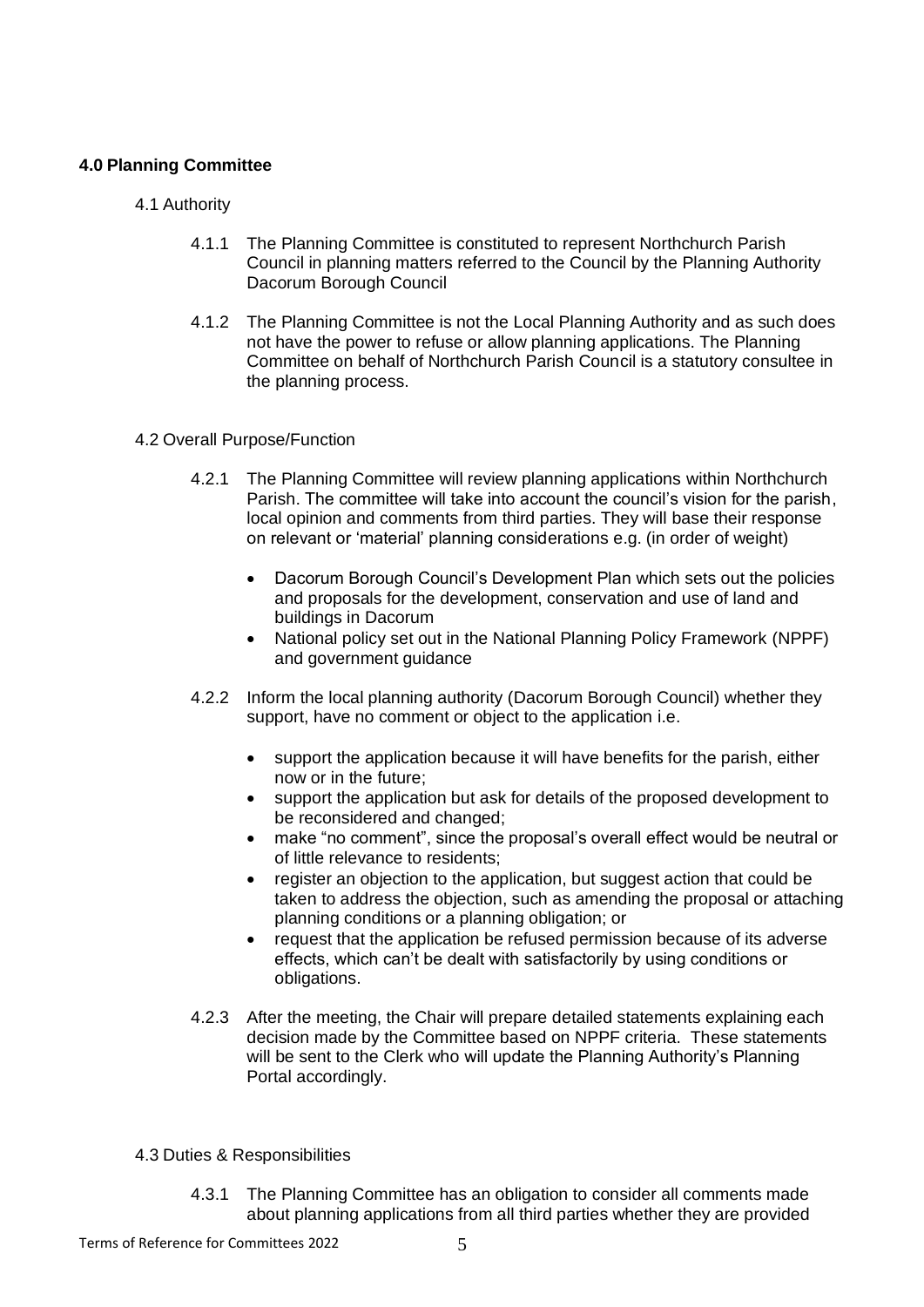prior to or during the meeting.

- 4.3.2 Where an application is subject to an appeal, the Planning Committee is authorised to make written representation or to elect a member or members of the Committee to attend the hearing or inquiry to present the Council's views to the Planning Inspector.
- 4.3.3 The Planning Committee may nominate a representative from the Committee (or the Clerk if appropriate) to attend the Planning Authority's Development Management Committee (DMC) and other meetings to represent the Parish Council's views in respect of planning applications and other planning matters.
- 4.3.4 The Planning Committee has a policy not to offer pre-application comment except in cases determined by the Committee.
- 4.3.5 The Clerk will submit the Planning Committee's recommendations and supporting reasons to the Planning Authority or other relevant body and will ensure that communications arrive within the timescale required by the Planning Authority.
- 4.4 Administration of Meetings
	- 4.4.1 Meetings will be held every 21 days.
	- 4.4.2 The Proper Office will ask the Planning Officer of the Planning to grant an extension of the time for consideration of an application if the application is received after the agenda has been set and cannot be amended and the closing date for comments is outside of the next 21 days.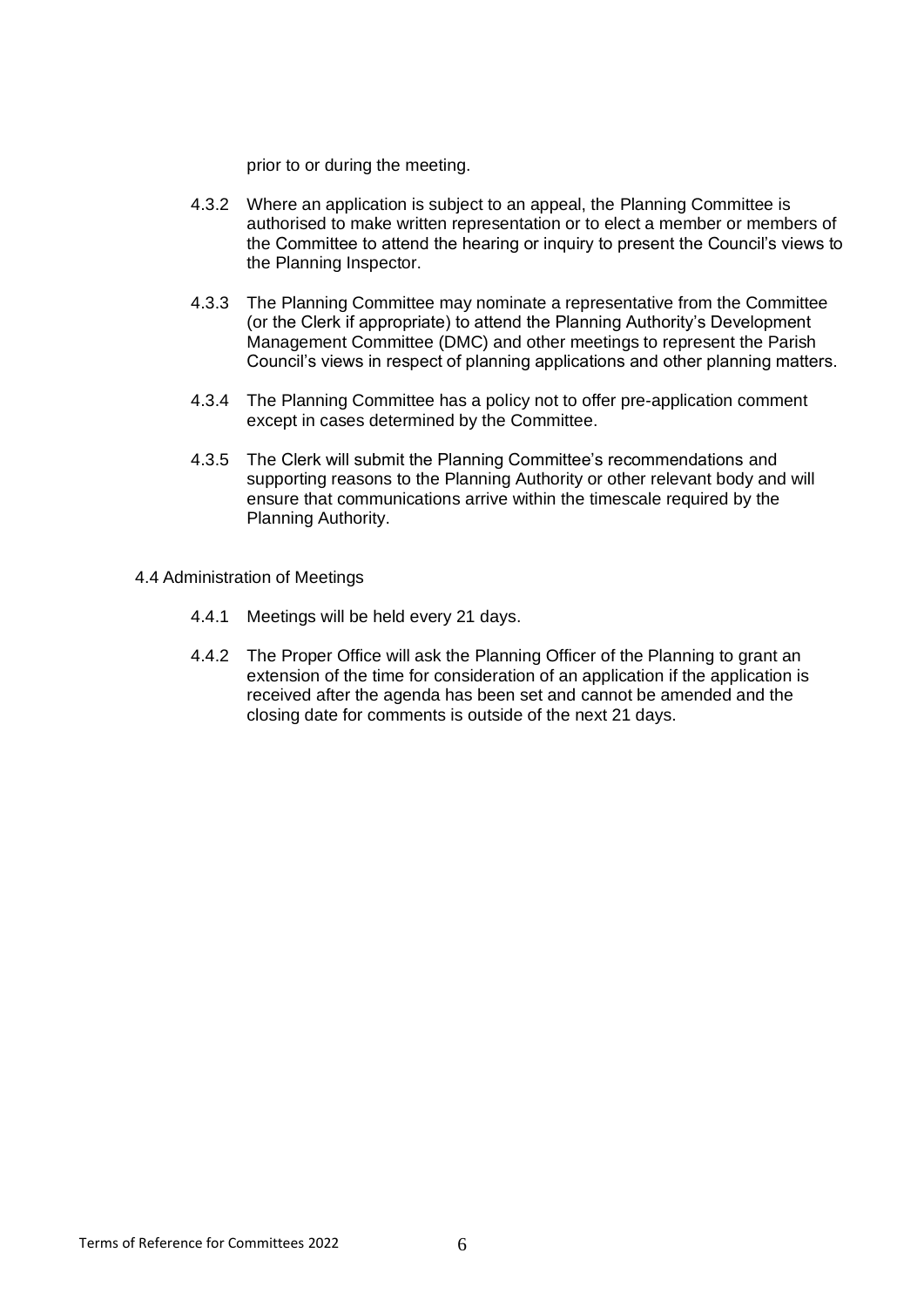### **5.0 Open Spaces Committee**

- 5.1 Authority
	- 5.1.1 The Open Spaces Committee is constituted to support Northchurch Parish Council (NPC) in promoting and managing all open spaces in the parish.
	- 5.1.2 The Open Spaces Committee has the authority to approve spend as set-out in Section 4 of the NPC Financial Regulations.
	- 5.1.3 The Open Spaces Committee is authorised by the Full Council to request the attendance of councillors from within the council, employees, contractors or members of the public, if it considers this necessary to discharge its duties.

#### 5.2 Overall Purpose/Function

- 5.2.1 The purpose of the Open Spaces Committee is to support and promote the NPC Missions to protect and improve access to the Green Belt and other open spaces; improve the physical and mental wellbeing of the local people; preserve the environment and increase biodiversity in the parish.
- 5.2.2 The Open Spaces Committee will make recommendations to the NPC for consideration and resolution, and will act on the Council's behalf when authorised through resolutions agreed at Council meetings.
- 5.3 Duties & Responsibilities

The responsibilities of the Open Spaces Committee include:

- 5.3.1 Developing a full understanding of NPC's land assets and the responsibilities for maintenance of all our open spaces. This includes establishing clearly which areas/duties fall to the responsibility of the Parish Council.
- 5.3.2 Accessing grants, including S106 and Community Infrastructure Levy (CIL) monies, to fund improvements to the Parish's open spaces.
- 5.3.3 Reviewing and approving (within the limits as detailed in the Financial Regulations) proposals for maintenance or developments in open spaces of the parish for adoption by resolution of the Full Council, or presenting proposals to the Full Council for approval and adoption by resolution of the Full Council.
- 5.3.4 Ensuring the maintenance of the following assets (by working with the Borough Council, County Council and any other third party where applicable (\*)) 5.3.4.1 Roads and pavements\* 5.3.4.2 Lighting\* 5.3.4.3 Recreation Ground 5.3.4.4 Footpaths\*, verges and Rights of Way\* 5.3.4.5 Bus Shelters\* 5.3.4.6 Cemeteries\* 5.3.4.7 Allotments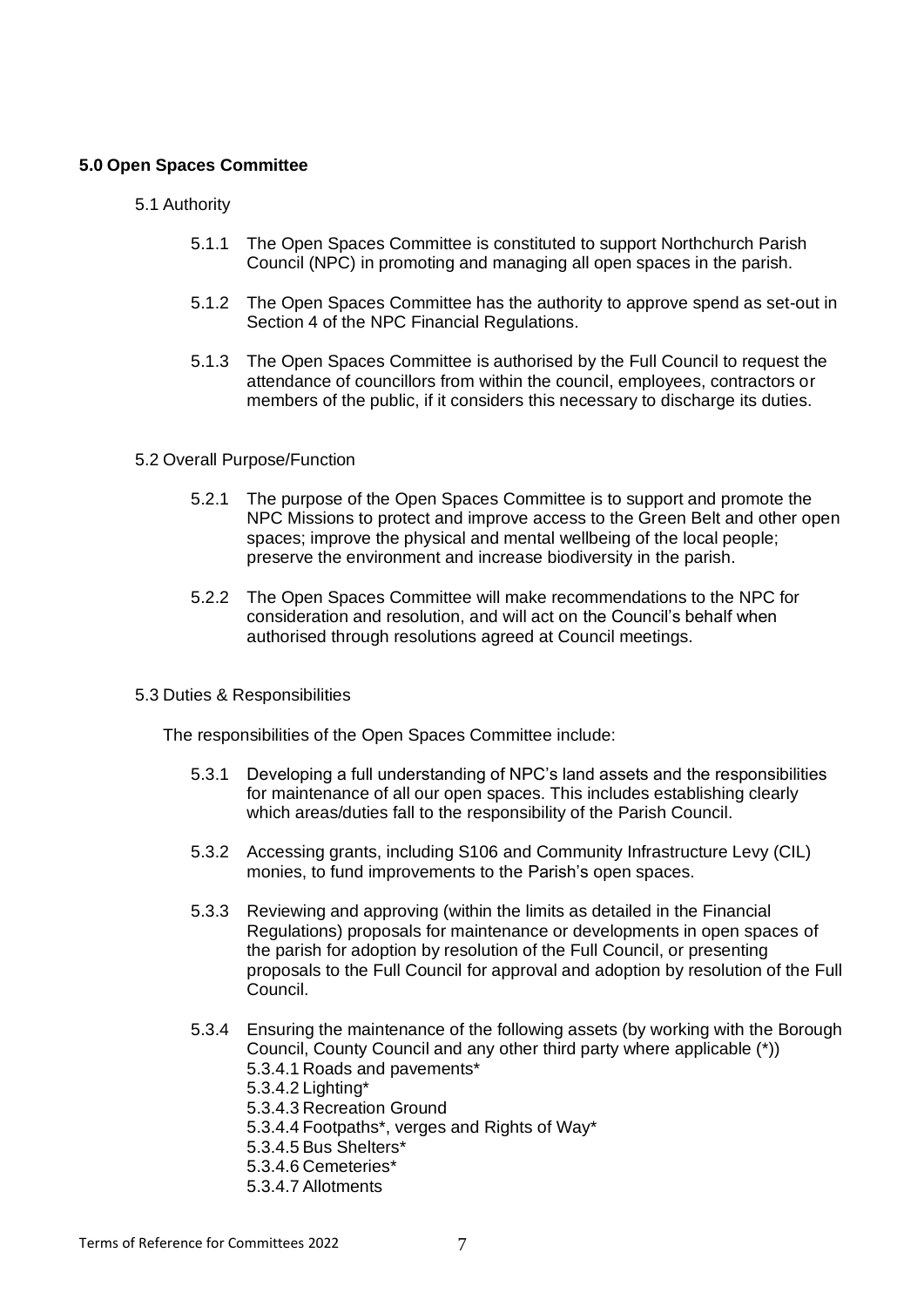- 5.3.5 To maintain a log of requests for maintenance and developments of open spaces in the parish, and supporting the Clerk with referrals to appropriate bodies for their resolution.
- 5.3.6 Undertaking any other related activities on behalf of the Parish Council.
- 5.4 Administration of Meetings
	- 5.4.1 Not used